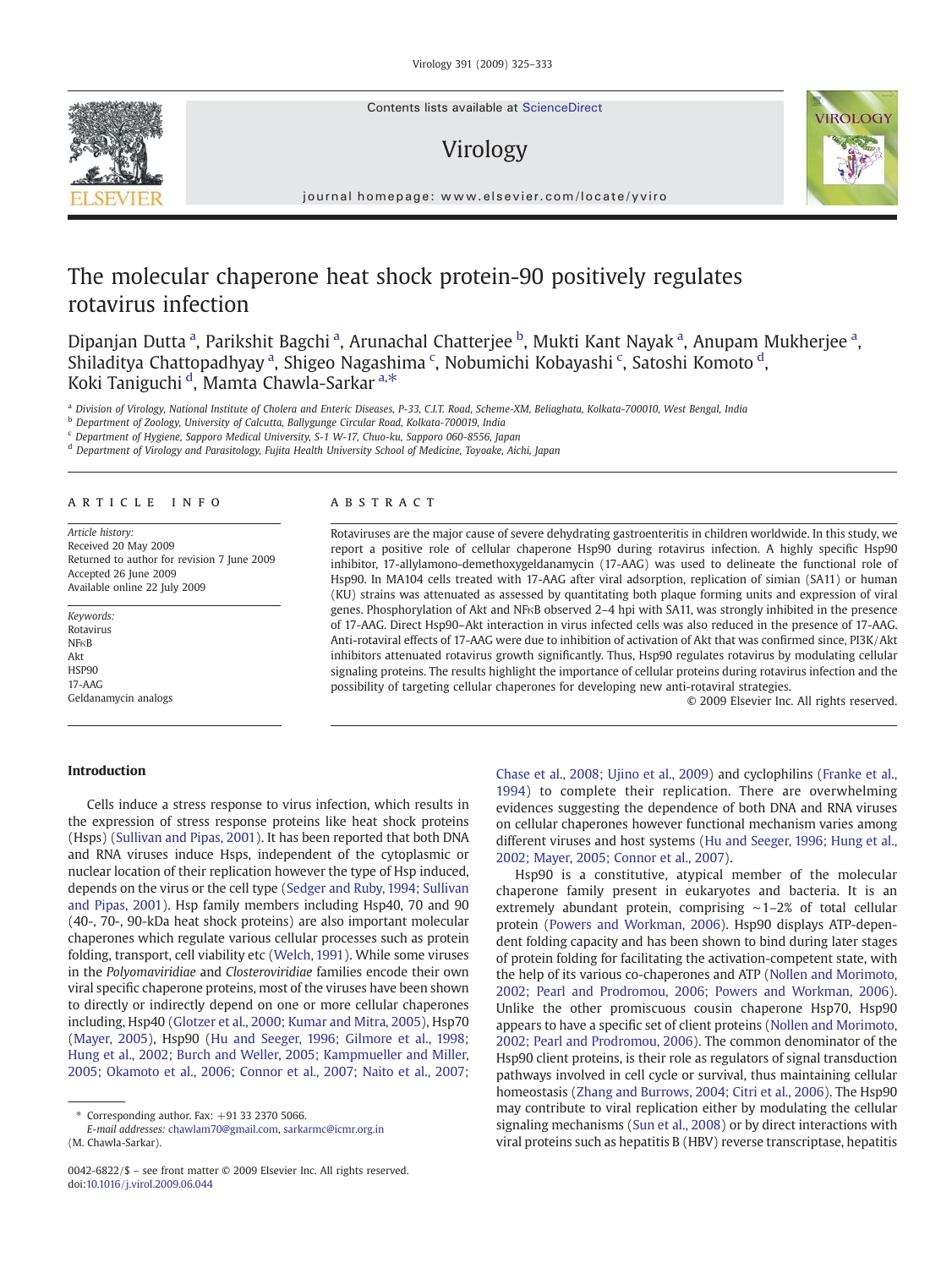C NSP2/3 protein or RNA dependent RNA polymerase of Influenza A and vesicular stomatitis viruses ([Hu and Seeger, 1996; Connor et al.,](#page-8-0) [2007; Naito et al., 2007; Chase et al., 2008; Ujino et al., 2009\)](#page-8-0).

Rotavirus is a double stranded RNA virus associated with severe dehydrating gastroenteritis in children worldwide. Children from underdeveloped countries, account for  $>80\%$  of the rotavirus associated deaths [\(Rossen et al., 2004; Estes and Kapikian, 2007\)](#page-8-0). The infectious virion is a non-enveloped, 11 dsRNA segmented genome surrounded by three concentric layers of protein. Rotavirus generally infects and replicates in mature enterocytes of the small intestine, leading to induction of inflammatory cytokines, reduced expression of enterocyte genes and vacuolization [\(Estes and Kapikian, 2007](#page-8-0)). Involvement of Hsc70 (70-kDa heat shock cognate protein) in the multistep entry of RV into intestinal epithelial cells and induction of heat shock protein transcripts following viral infection has been reported previously [\(Cuadras et al., 2002; Guerrero et al., 2002](#page-8-0)). However unlike the positive role of Hsps in facilitating replication in case of Influenza or HBV viruses, Hsp70 was found to negatively control RV infection by directing viral proteins towards ubiquitin dependent degradation. Silencing of Hsp70 resulted in increased translation of rotavirus proteins [\(Broquest](#page-7-0) [et al., 2007](#page-7-0)). In spite of the induction of Hsps during rotavirus infection, there is no information till date about the role of cellular Hsp90 in regulating rotavirus growth and replication.

To elucidate the role of molecular chaperone Hsp90 in rotavirus replication, we utilized 17-allylamono-demethoxygeldanamycin (17- AAG; NSC 330507), a highly specific but less toxic analogue of the benzoquinone ansamycin antibiotic geldanamycin [\(Sausville et al.,](#page-8-0) [2003\)](#page-8-0). Geldanamycin and its analogs bind to the ATP-binding pocket on Hsp90 and interferes with its chaperone functions ([Stebbins et al.,](#page-8-0) [1997\)](#page-8-0). A significant reduction (∼1.5–1.8 log) in viral titers was observed in the presence of 17-AAG in a dose and time dependent manner. To our knowledge this is the first report showing involvement of Hsp90 as a modulator of rotavirus infection. In an attempt to address the possible molecular mechanism of 17-AAG mediated regulation of virus growth we have identified a positive role of Hsp90 client proteins, Akt and NFκB during rotavirus infection. The results emphasize an important role of cellular proteins during infection of rotaviruses.

### Results

#### *Inhibition of Hsp90 suppresses the rotavirus replication*

The cytotoxicity of 17-AAG was tested in mock-infected MA104 cells treated with increasing concentrations of the inhibitor for 12– 48 h in serum free conditions by measuring cell viability using MTS reduction assay measuring metabolic activity of cells. There were 96.5–94.6%; 92.2–88.5% and 87.7–83.3% viable cells at 24–48 h post treatment in the presence of 2.5 μM–5 μM–10 μM of 17-AAG respectively. More than 80% viable cells after 48 h of treatment with 5–10 μM 17-AAG was also confirmed by neutral red dye uptake assay. After 24 and 48 h, 97% and 93.8% viable cells were observed in DMSO  $( $0.4\%$ ) treated control cells in serum free conditions (Fig. 1A). Cell$  $( $0.4\%$ ) treated control cells in serum free conditions (Fig. 1A). Cell$  $( $0.4\%$ ) treated control cells in serum free conditions (Fig. 1A). Cell$ extracts prepared after 48 h were also subjected to immunoblotting using Hsp90 antibody to assess the effects of 17-AAG on Hsp90 expression. A 2–3 fold decrease in Hsp90 expression was observed following treatment with 5–10 μM of 17-AAG for 48 h [\(Fig. 1](#page-2-0)A).

To assess whether Hsp inhibitor 17-AAG, could modulate rotavirus growth, MA104 cells were infected with prototype strain SA11 (moi 1). After adsorption, cells were incubated at 37 °C in maintenance media containing either 17-AAG (2.5–10 μM) or DMSO control. Cells were harvested at 20 hour post infection (hpi) and viral titers were determined using plaque assay. SA11, a fast growing strain has high infectivity rate ( $>90\%$ ) in MA104 cells and results in  $>80\%$  loss of cell viability within 24 h. Compared to no drug controls, 17-AAG reduced viral titers in a dose dependent manner. At 5 μM and 10 μM dose, there was reduction in viral titer by  $1.6-1.8$  log and  $2.1-2.2$  log  $(p<0.01)$  respectively [\(Fig. 1](#page-2-0)B). The data suggested that for efficient rotavirus replication, functional Hsp90 chaperone complex is required. Subsequent experiments were carried out with the effective but less toxic dose (5 μM) of 17-AAG. To understand whether 17-AAG affects early or late stages of viral life cycle, a time course study of viral growth was done. The MA104 cells were infected with SA11 (simian) and KU (human) strains (moi 1) and recovered in the absence or presence of 17-AAG. 17- AAG had a significant effect on slowing virus growth and showed noticeable delay in virus growth as early as 8 h in fast growing strain SA11 and 16 h in slow growing human strain KU compared to only virus infected DMSO controls. At the end point, there was 1.6–1.7 log and 1.2– 1.4 log reduction in viral titers of SA11 and KU in the presence of 17-AAG [\(Fig. 1](#page-2-0)C). To assess whether Hsp90 function is required during early or late stages of infection, MA104 cells were infected with SA11 and 17-AAG was added to the media at 0 hpi, 2 hpi and 4 hpi. After 20 h of infection, cells were harvested and viral titers were estimated. As shown in [Fig.1](#page-2-0)D, 17-AAG significantly inhibited virus growth even when added 2 hpi (0.8–1.0 log), however the inhibitory effect was reduced when drug was added after 4 h of infection  $( $0.3 \log$ )$  indicating the importance of Hsp90 chaperone activity during early stages of infection.

To elucidate the effect of Hsp90 inhibition on expression of viral genes, MA104 cells were infected with strain SA11 (moi 3) in the presence of either 17-AAG or only DMSO. Cells were harvested at 8 hpi and viral VP6 (viral protein 6; inner capsid) and NSP4 transcripts were quantitated in triplicates by real time PCR using gene specific primers and GAPDH as endogenous control. There was  $2.2-2.4$  fold ( $p<0.05$ ) reduction in VP6 and NSP4 transcripts ([Fig. 1](#page-2-0)E). The decrease in expression of viral genes was further validated by assessing decrease in levels of viral proteins in the presence of 17-AAG by immunoblotting. Cellular extracts prepared at 12 hpi in the presence of 17-AAG showed 2.72, 2.4 and 3.0 fold decrease in expression of VP6, NSP4 and NSP1 proteins respectively compared to only virus treated controls [\(Fig. 2A](#page-3-0)).

The specificity of 17-AAG for HSP90 facilitates the study of HSP90 dependent cellular pathways. However, to independently confirm the role of HSP90 in rotavirus replication in MA104 cells using a genetic approach that did not rely on pharmacological inhibitors; we used RNAi to selectively downregulate the expression of HSP90. MA104 cells were transiently transfected with Hsp90 specific or matched negative control siRNAs for two consecutive days. After 24 h of second transfection, a 2 fold reduction in hsp90 was observed compared to controls [\(Fig. 2B](#page-3-0)). siRNA transfected MA104 cells were infected with SA11 and rotavirus growth was measured by quantitating VP6 transcript by real time PCR and protein expression by immunoblotting. Compared to only virus controls, more than 2.0 fold decrease in viral transcripts and VP6 protein expression was observed in Hsp90 siRNA transfected cells [\(Figs. 2C,](#page-3-0) D) confirming the functional role of Hsp90 during rotavirus growth. A 9-10% decrease  $(p>0.05)$  observed in the matched negative control siRNA transfected cells could be due to non specific toxicity associated with transfection ([Fig. 2D](#page-3-0)).

### *Inhibition of rotavirus replication by 17-AAG correlates to downregulation of virus induced Akt phosphorylation*

Based on previous reports regarding activation of PI3K/Akt in virus survival ([Cooray, 2004; Halasz et al., 2008; Sun et al., 2008\)](#page-8-0) and modulation of Akt by Hsp90 [\(Fujita et al., 2002; Zhang and Burrows,](#page-8-0) [2004](#page-8-0)), the effect of Hsp90 inhibitor on rotavirus-induced Akt infection was analyzed. Cell lysates prepared at 4–12 hpi from cells either mockinfected or infected with SA11 (moi 3), were subjected to western blotting using p-Akt (ser473) and p-GSK-3 β (glycogen synthase kinase-3 β) antibodies. Following rotavirus infection, a 5–7 fold increase in Akt phosphorylation was observed at 4, 8 and 12 hpi compared to 2–3.2 fold increase in p-GSK-3 β. There was no significant change in basal Akt or GSK-3  $\beta$  levels indicating that rotavirus modulates only the activation of endogenous Akt [\(Fig. 3A](#page-4-0)). However, when post infection, cells were recovered in the presence of 17-AAG,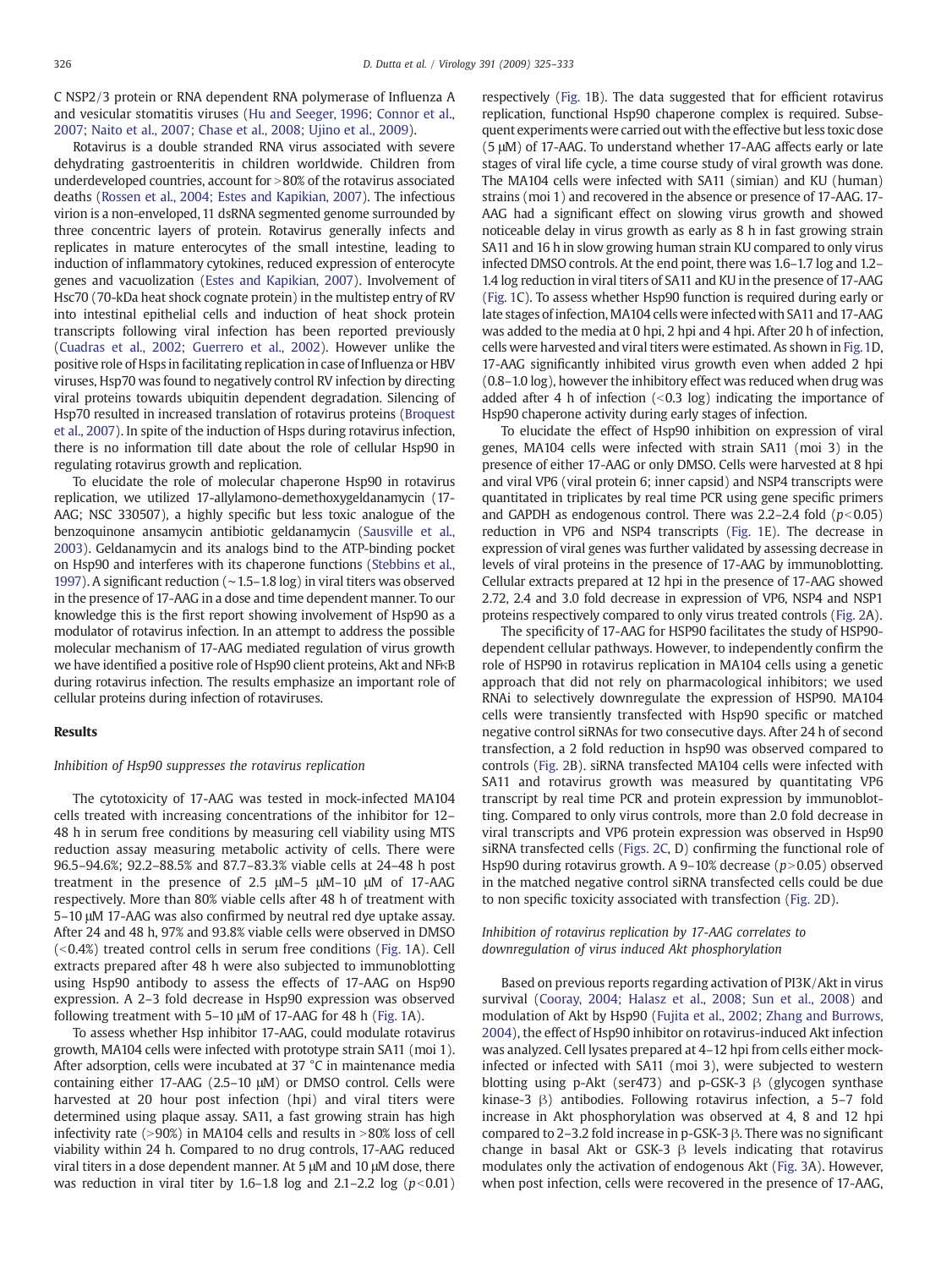<span id="page-2-0"></span>

Fig. 1. HSP90 inhibitor 17-AAG inhibits rotavirus multiplication. (A) Viability of MA104 cells cultured in serum free medium supplemented with different concentrations of 17-AAG (0–10 μM) is shown as percent cell viability as determined by MTS reduction assay with Cell titer 96® Aqueous One Solution Cell Proliferation assay kit (Promega) following treatment for 12, 24 and 48 h . After 48 h, cells were lysed and Hsp90 expression was analyzed by immunoblot analysis (0–10 μM). Decrease in Hsp90 expression (2–3 folds) was observed in the presence of 17-AAG. (B) Dose dependent inhibition in viral titers (SA11) by 17-AAG as measured by plaque assay after 20 h post infection. In the presence of 5 μM– 10 μM 17-AAG, 1.6–2.2 log inhibition (*p*<0.05; *\*p*<0.01) was observed. (C) Time kinetics of inhibition of rotavirus strains (SA11 and KU) growth in the presence (■) or absence (●) of 17-AAG (5 μM) as measured by plaque assay. At respective end points, a 1.3–1.7 log inhibition was observed for KU and SA11 strains respectively. (D) Role of Hsp90 in initial stages of rotavirus infection was confirmed by addition of 17-AAG at 0 hpi, 2 hpi and 4 hpi. Cells were lysed after 20 h of infection and viral titers were determined by plaque assay. There was an increase in rotaviral titers when 17-AAG was added 2 or 4 h post infection compared to 0 hpi. (E) 17-AAG (grey bar) inhibits expression of *VP6* and *NSP4* gene transcripts (8 hpi) in MA104 cells compared to only virus (black bars) infected cells, as measured by real time PCR. GAPDH was used as endogenous control. The data shown represent mean  $\pm$  SD of three experiments. The decrease in viral titers and gene expression in the presence of 17-AAG was statistically significant ( $p$ <0.05).

and significant downregulation of rotavirus-induced phosphorylation of Akt (2.3–2.6 fold) and its substrate GSK-3  $\beta$  (2.0–2.1 fold), was observed compared to the only virus infected cells [\(Fig. 3](#page-4-0)B). Whether the effect of 17-AAG on Akt phosphorylation was due to direct or indirect interactions between Hsp90 and Akt was assessed by immunoprecipitation of cell lysates prepared following rotavirus infection (8 h) in the presence or absence of 17-AAG using Hsp90 antibody. The blots were probed with Akt and Hsp90 antibodies. As shown in [Fig. 3C](#page-4-0), in cells infected with rotavirus, Akt co-immunoprecipitated with Hsp90 [\(Fig. 3](#page-4-0)C, lane 2), which was significantly inhibited in virus infected cells treated with 17-AAG ([Fig. 3](#page-4-0)C, lane 3). At 8 hpi, there was no difference in Hsp90 expression in the presence or absence of 17-AAG.

To confirm whether downregulation of p-Akt by 17-AAG, could be one of the possible mechanism of its antiviral effects, cells were infected with strain SA11 (moi 1) in the presence of p-Akt inhibitor (triciribine 2.5 μM), PI3K inhibitor (LY294002, 10 μM), 17-AAG or DMSO controls. Cells were harvested in a time dependent manner and viral titers were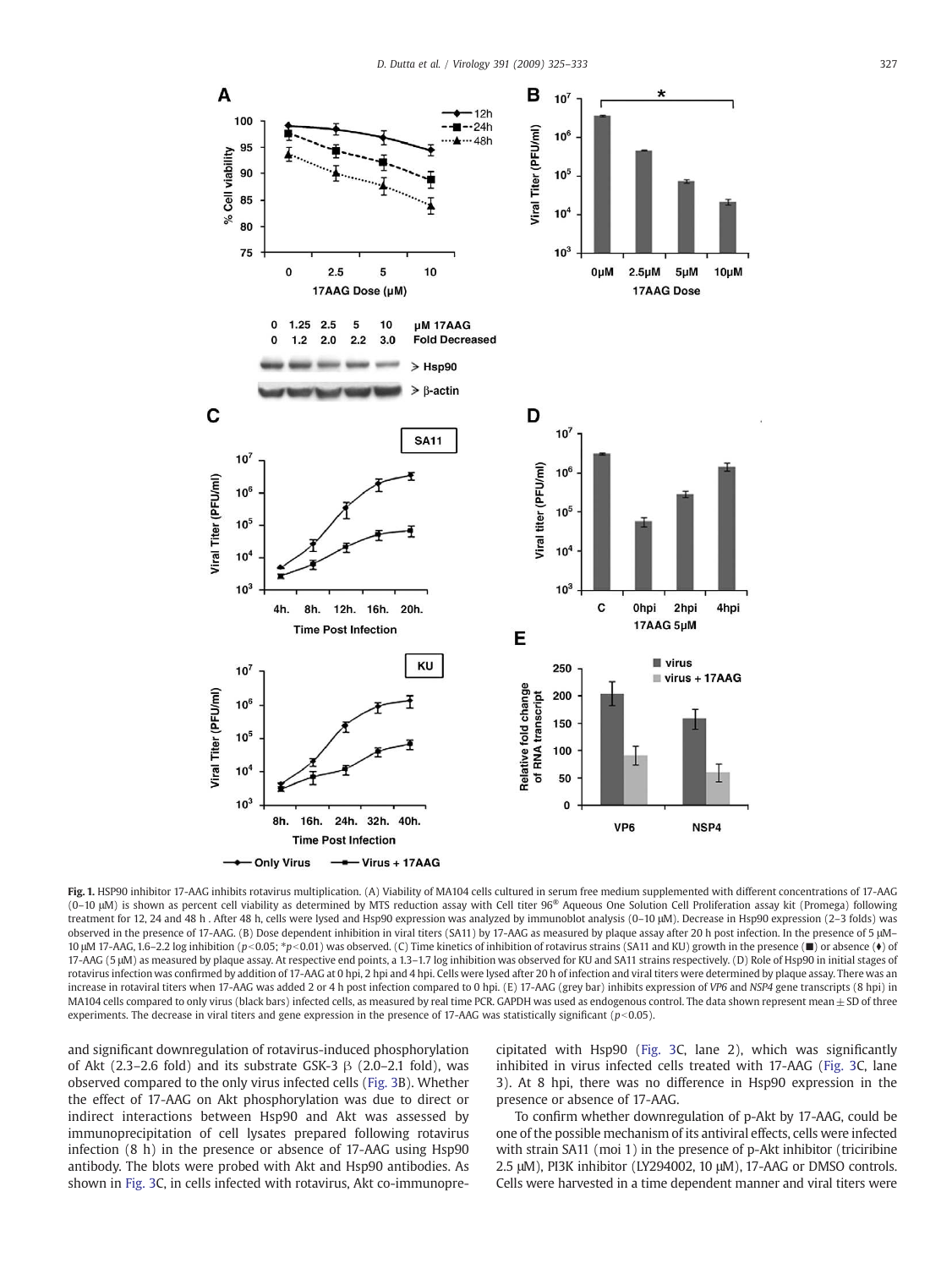<span id="page-3-0"></span>

Fig. 2. Effect of Hsp90 inhibition on rotavirus gene expression. (A) Western blot analysis of VP6, NSP4 and NSP1 expression in the presence or absence of 17-AAG (12 hpi). 17-AAG significantly reduced expression of VP6, NSP4 and NSP1 proteins compared to cells infected with virus in the presence of DMSO. The blots were reprobed with β-actin to confirm equal protein loading. Fold change was quantitated by measuring band intensities in respect to β-actin control (*n* = 3; *p* < 0.05; \**p* ≤ 0.01). (B) Downregulation of HSP90 expression in the presence of HSP90 siRNA (5 nM) as analyzed by western blotting. (C and D) Cells that were mock-transfected or transfected with HSP90 siRNA or matched negative control siRNA were infected with SA11 (moi 3). After 8 hpi or 12 hpi, cells were lysed and viral gene VP6 transcript or protein expression was measured by RTQ PCR (C) and immunoblotting (D) showing significant reduction in expression of both VP6 transcripts as well as protein expression as a result of HSP90 silencing.

determined. In the presence of triciribine or LY294002, a 1.1–1.3 log reduction in viral titers was observed at 20 h compared to 1.6–1.7 log inhibition with 17-AAG, confirming the importance of virus induced activation of PI3K/Akt during its replication [\(Fig. 3](#page-4-0)D). The reduction in viral titers was not due to cytotoxic effects since in serum free conditions mimicking virus infection, there were 92.6–88.8% and 90.1–85.2% cell viability after 24–48 h of triciribine (2.5 μM) and LY294002 (10 μM) treatment ([Fig. 3](#page-4-0)E). The virus induced phosphorylation of Akt was also inhibited, in the presence of both triciribine and LY294002 confirming correlation between inhibition of viral replication and Akt phosphorylation (data not shown). Positive role of Akt was further confirmed using Akt-1 and Akt-2 specific siRNAs. After 24 h of transfection, 60% decrease in Akt expression was observed compared to controls. Following SA11 infection in siRNA transfected MA104 cells, expression of VP6 protein was quantitated by immunoblotting. Compared to only virus controls, more than 3 fold decrease in VP6 protein expression was observed in Akt siRNA transfected cells ([Fig. 3](#page-4-0)F).

#### *17-AAG inhibits Akt regulated mTOR signaling*

Based on previous data confirming positive role of Akt, we hypothesized that 17-AAG may effect virus growth by inhibiting the Akt substrates such as regulator of the initiation of cap-dependent translation mTOR (mammalian target of rapamycin). Phosphorylation of mTOR, 4EBP1 (eukaryotic initiation factor 4E binding protein 1) and p70S6K (ribosomal p70 S6 kinase) was analyzed 12 h post infection (SA11) in the presence or absence of 17-AAG by immunoblotting. Rapamycin (100 nM), inhibitor of mTOR, was used as positive control. Rotavirus infection resulted in an increase in phosphorylation of mTOR (>10 fold), 4EBP1 ( $\geq$ 7 fold) and p70S6K ( $\geq$ 5 fold), which was significantly reduced in the presence of 17-AAG [\(Fig. 4](#page-5-0)). No change in expression of basal mTOR, 4EBP1 or S6K protein in the presence of 17- AAG was observed [\(Fig. 4\)](#page-5-0).

## *17-AAG inhibits activation of rotavirus-induced NF*κ*B, another Hsp90 and Akt modulated protein*

Since there are reports of activation of NFKB during rotavirus infection and NFκB is also activated by PI3K/Akt and Hsp90, we analyzed whether rotavirus-induced NFκB activation is modulated by 17-AAG. MA104 cells were infected with SA11 (moi 3) followed by the treatment with either 17-AAG or DMSO, and cell extracts were prepared at 2–8 h post infection. Immunoblotting with phospho-p65 antibody showed increased phosphorylation of p65 subunit of NFκB following rotavirus infection, as early as 2–4 h (2.5–3.5 fold) with subsequent decrease at 8 h [\(Fig. 5](#page-5-0)A) confirming previous observations. However there was a significant downregulation of p-p65 at 2 h (1.7 fold) and  $>4.5$  fold inhibition by 4 h in the presence of 17-AAG [\(Fig. 5A](#page-5-0)). Inhibition of NFκB activation was further confirmed using a luciferase reporter construct with a  $2\times$  NFKB promoter. A strong activation of NFKB promoter as measured by luciferase enzyme activity was observed 4 h and 8 hpi following rotavirus infection, which was inhibited  $3-5$  fold ( $p<0.01$ ) in the presence of 17-AAG ([Fig. 5](#page-5-0)B).

### **Discussion**

All viruses depend on host cells for a successful infection, thus they need to create a cellular environment which is conducive for their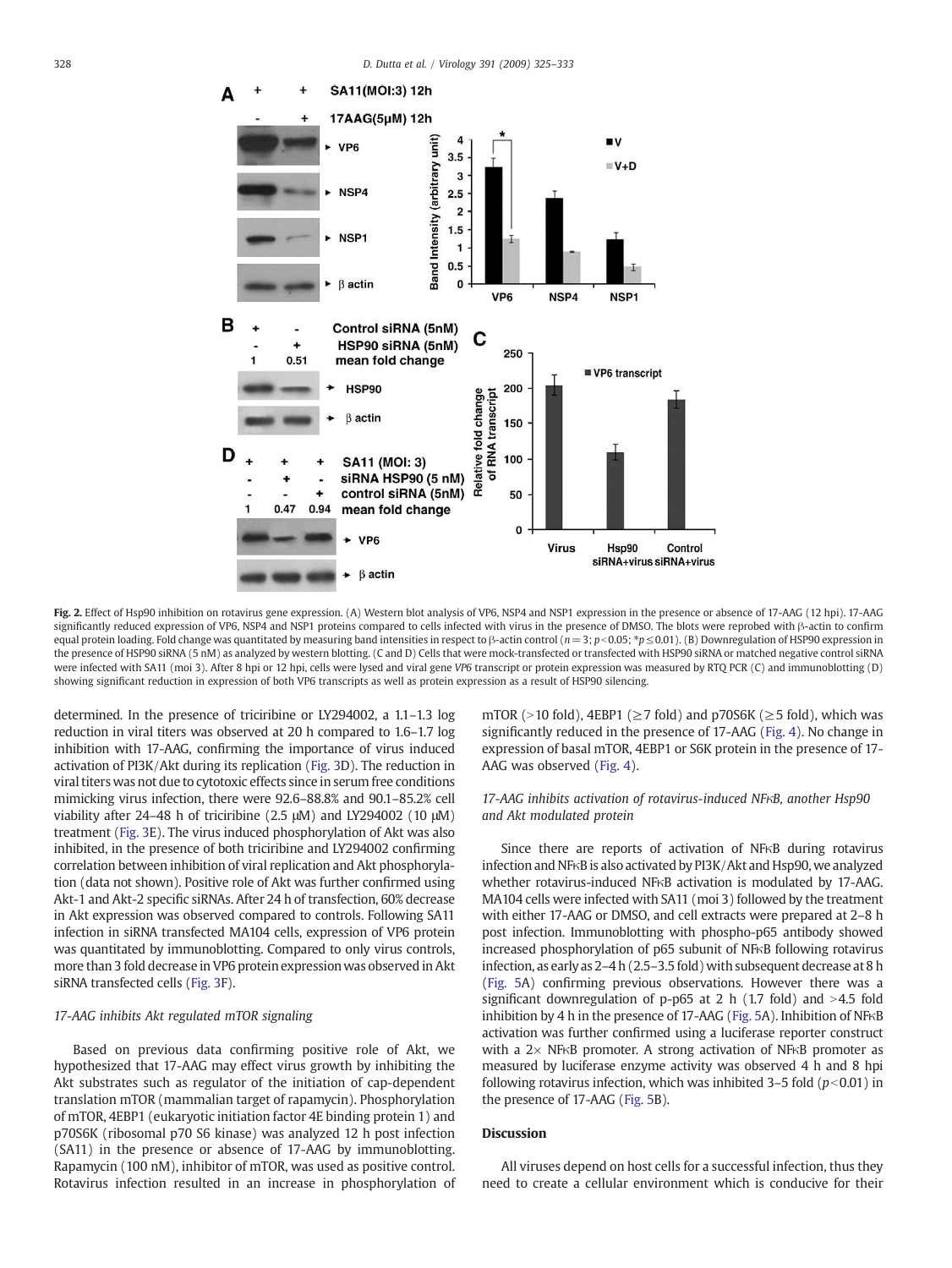<span id="page-4-0"></span>

Fig. 3. Effect of 17-AAG on rotavirus-induced Akt phosphorylation. (A) Western blot analysis showing phosphorylation of Akt (ser473) and its downstream substrate GSK-3 β at 4– 12 h post SA11 infection. Blots were reprobed to analyze basal expression of Akt or GSK-3 β following rotavirus infection. (B) 17-AAG (5 μM) inhibits the rotavirus (8 hpi) induced Akt and GSK-3 β phosphorylation. No effect of 17-AAG on basal Akt or GSK-3 β expression was observed. (C) Co-immunoprecipitation of Hsp90 with Akt is significantly reduced in the presence of 17-AAG. Cells were either mock-infected or infected with SA11 (moi: 3) in the presence or absence of 17-AAG. Cell lysates prepared at 8 hpi were immunoprecipitated with anti-Hsp90 antibody and separated on a 10% polyacrylamide gel. Blots were probed with Akt and Hsp90 antibody. Whole cell lysates were also loaded as internal control for Akt and Hsp90 protein. (D) Time kinetics of inhibition of SA11 growth in the presence of inhibitors namely, 17-AAG (5 μM ●), triciribine (2.5 μM ■), LY294002 (10 μM ▲) or DMSO control ( $\bullet$ ) for 20 h as measured by plaque assay. The data represent the mean  $\pm$  SD of three experiments (*p*<0.05). (E) Percent cell viability of MA104 cells incubated with triciribine (2.5 μM), LY294002 (10 μM) or DMSO as determined by MTS reduction assay with Cell titer 96® Aqueous One Solution Cell Proliferation assay kit (Promega) following 12, 24 and 48 h of treatment in serum free conditions. Individual data points represent the mean values from three independent experiments. (F) Downregulation of Akt expression by Akt siRNA (5 nM, Ambion) after 24 h of transfection in MA104 cells as confirmed by western blot analysis. Following Akt or negative control siRNA transfection, MA104 cells were infected with SA11 and expression of VP6 protein was quantitated after 12 h by immunoblotting. Significant reduction (3 fold) was observed in the expression of VP6 protein expression in the presence of Akt siRNA ( $p$ <0.05).

replication. To survive and evade host immune responses, viruses have developed the ability to exploit cellular signaling pathways regulating, the cell survival, homeostasis or apoptosis for their benefit. Thus identification of important cellular factors modulating viral growth is important to not only understand virus–host interactions but pathogenesis of the disease. Moreover the possibility of targeting cellular proteins for developing new generation of low cost antivirals specially in the case of short term viral infections is gaining importance due to its implications in reducing morbidity and mortality in developing countries ([Lewis et al., 2000; Geller et al.,](#page-8-0) [2007\)](#page-8-0).

During the last decade, there are lots of reports regarding rotavirus diversity and epidemiology, vaccine development, gene expression, evasion of immune response by modulating IFN regulatory factors etc [\(Estes and Kapikian, 2007](#page-8-0)). In a microarray study following RV infection in CaCo2 cells, induction of heat shock protein transcripts was observed ([Cuadras et al., 2002](#page-8-0)), but significance of the Hsp induction has not been studied. There are ample direct or indirect evidences supporting the positive role of heat shock proteins in modulating replication of many viruses [\(Connor et al., 2007; Geller et](#page-8-0) [al., 2007; Sun et al., 2008; Chase et al., 2008; Ujino et al., 2009\)](#page-8-0). Thus we hypothesized that induction of Hsp90 during rotavirus infection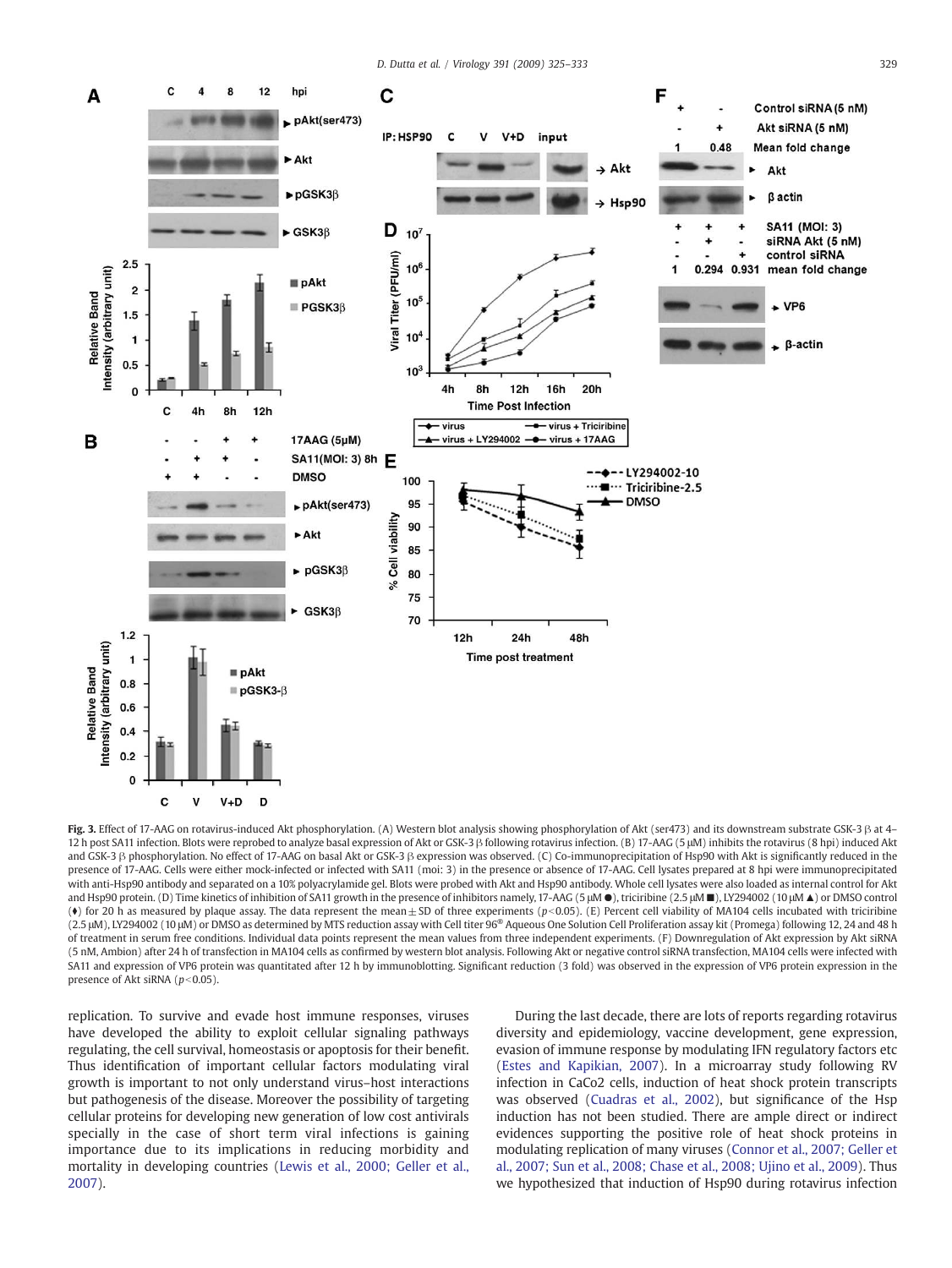<span id="page-5-0"></span>

Fig. 4. 17-AAG inhibits rotavirus-induced mTOR-4EBP1-p70S6K activation by Akt regulation. Western blot showing rotavirus (SA11) induced phosphorylation of mTOR, 4EBP1 and p70S6K at 12 hpi. In the presence of 17-AAG, phosphorylation of mTOR-4EBP1-p70S6K was inhibited 3.7, 2.0 and 2.5 fold respectively compared to only virus treated cells. There was no change in expression of basal mTOR, 4EBP1 or p70S6K proteins following treatment with 17-AAG. Rapamycin was used as positive control. The blots were reprobed with β-actin to confirm equal protein loading.

may also have a role in either negative or positive regulation of viral replication. In this report, we establish that rotavirus growth is positively dependent on Hsp90 and its downstream client proteins.

17-AAG, a cell permeable analogue of geldanamycin binds to the ATP-binding pocket within the N-terminal domain of Hsp90 disrupting its chaperone activity ([Sausville et al., 2003\)](#page-8-0). Depletion of Hsp90β and modulation of various signaling proteins following treatment with 17-AAG in HT29 has been shown previously by gene expression profiling and proteomic analysis. Downregulation of Hsp90β following 17-AAG treatment for longer periods is probably due to proteosomal degradation of inactive Hsp90 ([Clarke et al., 2000](#page-8-0)). In the presence of 17-AAG, reduction in viral titers was observed irrespective of species or serotype specificity of rotaviral strains. Similar inhibition of rotavirus growth by 17-AAG was also observed in HT29 (24 h) and CaCo2 (40 h) cells (data not shown). At dose or time used in the study (5 μM/24 h), 17-AAG showed minimal cytotoxicity as determined by MTS assay or neutral red uptake, indicating that inhibition of viral growth was not due to cytotoxicity. Moreover the downregulation of Hsp90 expression by RNA interference also resulted in decrease in rotavirus replication. The reduction in viral gene transcripts or protein in the presence of 17-AAG was also not due to global downregulation of cellular gene expression since under similar conditions (8–12 hpi) expression of cellular genes namely β*actin*, *GAPDH*, *Akt*, *mTOR*, *p70S6K* etc was not altered. Based on the studies where inhibitor was added at different time points after virus infection, it can be deduced that in conditions used during the study the anti-rotavirus effects of 17-AAG were during initial stages of infection since the inhibitory effects of 17-AAG were significantly reduced when a drug was added after 4 h of adsorption compared to 0 hour post adsorption. The reduced viral growth observed during the study is not due to inhibition in virus entry since in all experiments, the inhibitor was added after virus adsorption (45 min). Trypsin activated rotaviruses have been shown to internalize in MA104 cells within 3–5 min of the adsorption [\(Kaljot et al., 1988\)](#page-8-0).

Based on our observations and lack of any previous reports, we first tried to elucidate the role of Hsp90 in modulating rotavirus-induced intracellular signaling pathways. Hsp90 has been shown to interact with more than 100 protein kinases and associated proteins regulating their biogenesis, stability and activity ([Zhang and Burrows, 2004; Citri](#page-8-0) [et al., 2006](#page-8-0)). Hsp inhibitors have been reported to affect activities of Akt, IkappaB kinase, receptor interacting protein (RIP), NFκB inducing kinase (NIK), Death associated protein kinases (DAPK), cyclin dependent kinases, p53 etc [\(Lewis et al., 2000; Fujita et al., 2002;](#page-8-0) [Broemer et al., 2004; Zhang and Burrows, 2004; Citri et al., 2006](#page-8-0)). Activation of the cell survival signals like PI3K/Akt and NFκB has been implicated in maintaining short term cell viability for facilitating pathogen replication during infections. After the production of viral progeny, virus particles are released by downregulation of prosurvival pathways and induction of apoptosis [\(Cooray, 2004; Sun et al., 2008;](#page-8-0) [Ehrhardt and Ludwig, 2009](#page-8-0)).

PI3K/Akt activation during rotavirus infection has been shown to modulate integrin expression and positively regulate rotavirus replication ([Halasz et al., 2008](#page-8-0)). In this study too we observed



Fig. 5. 17-AAG inhibits rotavirus-induced activation of Hsp90 client protein NFκB. (A) Immunoblotting with phospho-NFκB p65 antibody revealed a significant increase in phosphorylation of p65 subunit  $(2-4 h)$ , which was inhibited 1.75-4.5 fold  $(p<0.05;$ *n*= 3) in the presence of 17-AAG. There was no change in the expression of p65 in the presence or absence of 17-AAG following 8 h of treatment. (B) NFκB promoter activity was measured in the presence or absence of 17-AAG (4 hpi and 8 hpi) using a  $2\times$  NFKBluc plasmid. Significant inhibition in activation of NFκB promoter was observed at 4 hpi ( $p$ <0.05;  $n = 4$ ) and 8 hpi ( $p$ <sup>*k*</sup> $p$ <0.01) compared to only virus infected cells. Mean relative luciferase activity of NFκB-luciferase was normalized with *Renilla* luciferase.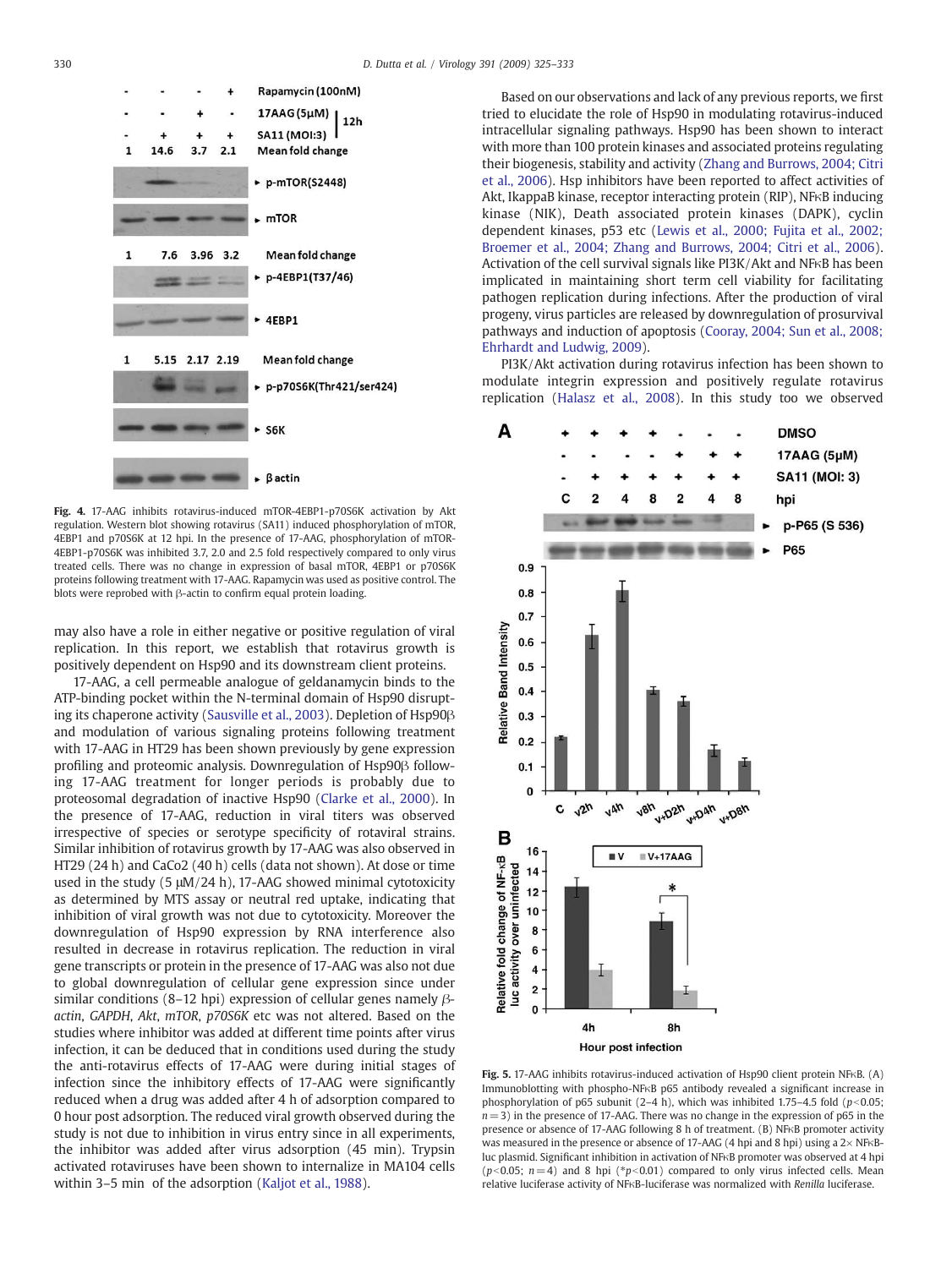phosphorylation of Akt and its downstream substrate GSK-3 β, up to 12 h, following rotavirus infection which was inhibited  $(>2.2$  fold) in the presence of 17-AAG. Unlike previous report [\(Halasz et al., 2008](#page-8-0)), where Akt activation was observed from 1 h to 8 h depending on cell type with RRV and CRW8 strains, we observed p-Akt until 12 hpi with SA11 strain in MA104 cells, whereas following infection with KU strain, p-Akt was observed only at 2–6 hpi (unpublished observation) indicating strain specific differences. Importance of Akt activation during rotavirus infection was re-confirmed when triciribine, a specific inhibitor of phospho-Akt-1 and Akt-2 ([Yang et al., 2004\)](#page-8-0) as well as general PI3K inhibitor LY294002 reduced rotaviral titers in a time dependent manner. The inhibitory effect on viral growth was not due to non specific effects of chemical inhibitors since Akt specific siRNAs, but not control siRNA inhibited the viral gene expression. Based on a previous study by [Halasz et al. \(2008\)](#page-8-0), and our observations, it is clear that activation of PI3K/Akt positively regulates rotavirus replication. Hsp90 chaperone cycle has been shown to activate associated client protein Akt/PKB by phosphorylation [\(Citri et](#page-8-0) [al., 2006\)](#page-8-0). Thus 17-AAG mediated inhibition of Hsp90 may be one of the possible mechanisms of inhibition of Akt signaling.

Earlier *in-vivo* study has shown activated p70S6k in crypt cells of rotavirus infected piglets [\(Rhoads et al., 2007\)](#page-8-0). PI3K/Akt signaling has also been implicated in translational control. Regulation of Tor kinase regulates translation through two independent pathways, involving p70S6 kinase (S6K) and the initiation factor 4E (elF-4E)-binding protein-1 (4E-BP1). S6K phosphorylation enhances translation of 5′ TOP mRNA, containing oligopyrimidine tract which encodes for ribosomal proteins and elongation factors ([Jefferies et al., 1997](#page-8-0)). Phosphorylation of 4E-BP1, a negative regulator of translation initiation, inhibits its interaction with elF-4E, which binds to m7GpppN cap of mRNA and directs its correct positioning of ribosomal units to relieve translational block ([Gingras et al., 2001](#page-8-0)). In the presence of 17-AAG, virus induced phosphorylation of mTOR-4EBP1-p70S6K was significantly decreased, which could be partly responsible for inhibition of cap-dependent translation of rotaviral RNAs, further confirming the importance of Akt signaling for virus multiplication.

Other than Akt, Hsp90 inhibition may affect one or more other client proteins associated with modulation of cellular homeostasis. We looked at the effect on NFκB, since previous reports suggested activation of NFκB by rotavirus capsid protein VP4 through interaction with TRAF2 [\(La Monica et al., 2001](#page-8-0)), and induction of IL8 in rotavirus infected intestinal epithelial cells ([Casola et al., 1998; Rollo et al.,](#page-8-0) [1999](#page-8-0)). In addition Akt is also implicated in activation of NFκB via IκB kinase pathway ([Ozes et al., 1999](#page-8-0)) and disruption of Hsp90 function has been shown to inhibit NFκB activation by modulating RIP [\(Lewis](#page-8-0) [et al., 2000\)](#page-8-0). However recent reports have shown rotavirus mediated inhibition of NFκB translocation to nucleus as a mechanism of antagonizing cellular antiviral responses [\(Holloway et al., 2009\)](#page-8-0) and possible role of NSP1 in the process ([Graff et al., 2009\)](#page-8-0). In contrast NFκB specific inhibitors have been shown to inhibit rotavirus replication [\(Rossen et al., 2004](#page-8-0)). In these studies too authors have observed activation of NFκB following RRV, Wa or NCDV infection during initial stages but have concluded that during later stages when rotavirus replication is established and rotavirus proteins are expressed, nuclear translocation of p65 NFκB is inhibited to restrict induction of NFκB driven antiviral cytokines like IFNβ or IL8 ([Hollo](#page-8-0)[way et al., 2009; Graff et al., 2009](#page-8-0)). A time course study comparing various rotavirus strains from human and animal origin in different cell lines may solve the fine balance of both proviral and antiviral functions of NFκB during rotavirus infection. In this study too, SA11 infection (2–8 hpi), induced both phosphorylation of p65 and NFκB promoter activation confirming previous observations. Increase in IL8 transcript ( $>50$  fold) in MA104 cells following SA11 infection (4– 8 hpi), was also observed by real time PCR (data not shown). The activation of virus induced NFκB was significantly reduced in the presence of 17-AAG indicating that NFκB inhibition also partly contributes to antiviral effects of 17-AAG. Hsp90 may also have additional direct effects or may modulate other unknown client proteins during rotavirus infection which requires further studies.

Viral inhibition through regulation of cellular machinery could be exploited further as an antiviral approach with double benefits of avoiding the development of resistant viral strains as well as having a broad spectrum antiviral activity. In case of emergence of new variants of virus causing outbreaks, this would prove to be useful in controlling the infection, before viral target proteins are characterized or vaccines are developed. This report highlights the role of chaperone protein Hsp90 in positive regulation of rotavirus growth possibly by modulating virus induced activation of cellular signaling pathways. Targeting molecular chaperones like Hsp90 for developing antiviral drugs has additional benefits, i) a broad range of DNA and RNA viruses have been reported to be inhibited by geldanamycin analogs and ii) chaperones being evolutionarily conserved proteins, the probability of generation of drug resistant variants is expected to be extremely low [\(Geller et al., 2007\)](#page-8-0). The high morbidity and mortality associated with rotavirus-induced diarrhea, emphasize the need for evaluating low toxicity inhibitors targeting cellular proteins as future anti-rotaviral strategies.

#### Materials and methods

### *Chemicals*

Inhibitors for Hsp90 (17-AAG), PI3Kinase (LY294002), phospho-Akt (triciribine), mTOR (rapamycin) were purchased from Invivogen (San Diego, CA) and Biomol (Plymouth Meeting, PA). Other fine chemicals and buffers used in the study were from Sigma-Aldrich (St. Louis, MO).

#### *Cell culture and virus infection*

The monkey kidney cell line (MA104) was cultured in minimal essential medium (MEM), supplemented with US certified 10% fetal bovine serum and 1% antibiotic–antimycotic solution (Invitrogen, Carlsbad, CA). Cells were maintained in 5% CO<sub>2</sub> at 37 °C humidified incubator. The simian rotavirus SA11 {H[96]} and human rotavirus Ku strains were used in the study. For infection, viruses were activated with acetylated trypsin (10  $\mu$ g/ml) at 37<sup>0</sup> C for 30 min, diluted as per required multiplicity of infection (moi) and added to the cells for adsorption (45 min) at 37 °C, followed by washing  $3\times$  with media to remove unbound virus. Infection was continued in fresh medium. Except for viral growth assays (moi 1), moi 3 was used in the study. The time of virus removal was taken as 0 hour post infection (hpi) for all experiments. At different time points cells were freeze-thawed for cell lysis. Extracted and purified viral preparations by glycerol gradient (30–60%v/v) ultracentrifugation were titrated by plaque assay ([Jolly](#page-8-0) [et al., 2000](#page-8-0)). The end point in experiments were determined based on time required by virus to complete its replication in cells resulting in  $>80\%$  CPE as determined by neutral dye uptake assay. The end point for SA11 and KU strain varied from 20 to 40 h depending on replication cycle of viruses. In all experiments DMSO ( $\leq$ 0.25%) was added in mock-infected controls to rule out any adverse effects of DMSO. The different inhibitors used in the study were added after adsorption of virus and addition of maintenance media (0 hpi).

#### *Plaque assay*

Monolayers of MA104 cells in six well plates were infected with serial dilutions ( $10^2 - 10^8$ ) of viral supernatants as described earlier. After 45 min of adsorption, inoculum was removed and cells were overlaid with 0.7% agar in 1×MEM with 1 μg/ml trypsin. After 36–48 h post infection second agar overlay (0.7% agar in  $1\times$ MEM with 0.1%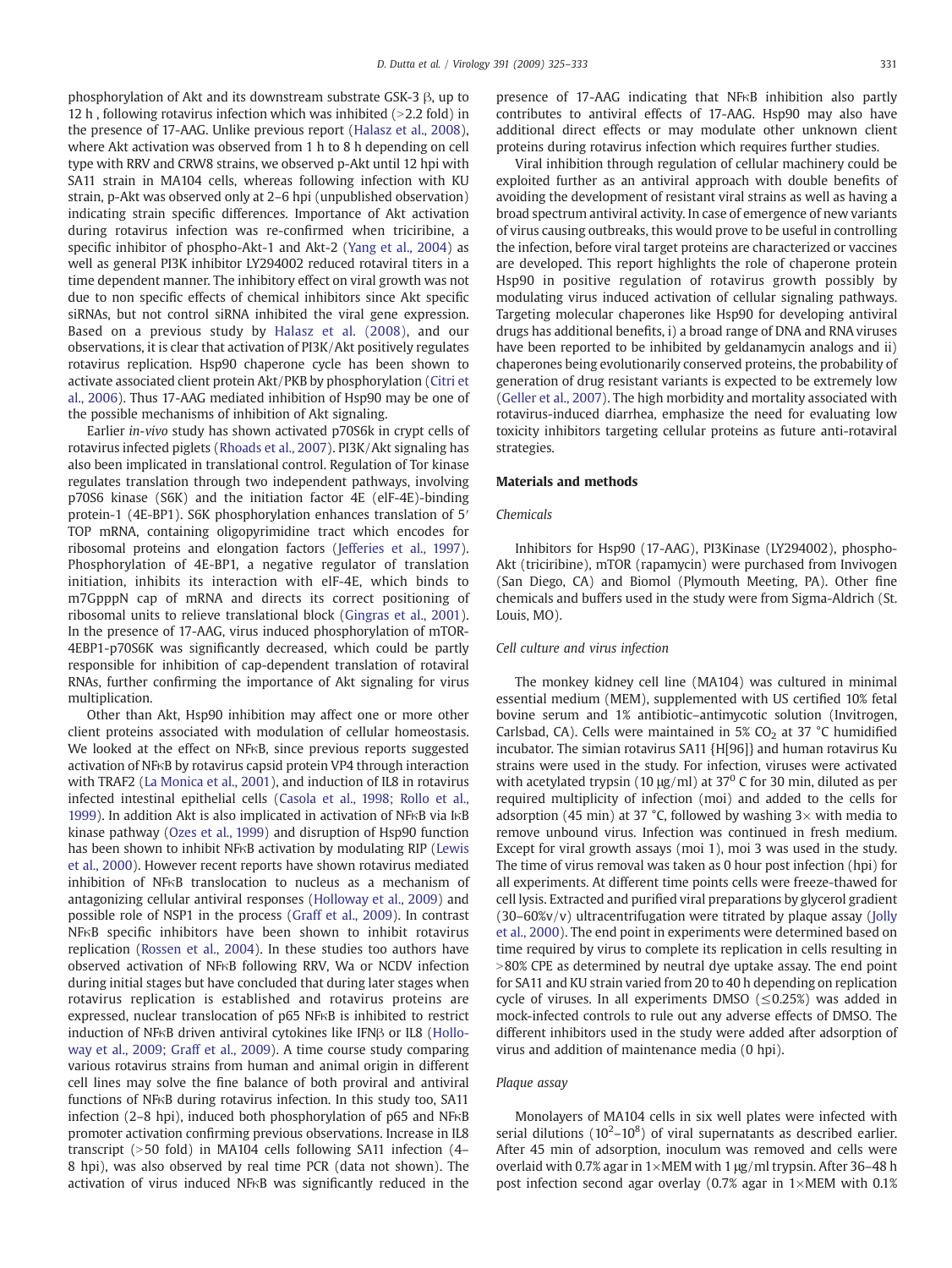<span id="page-7-0"></span>neutral red) was added and plates were incubated at 37 °C until plaques were visualized. Viral plaque forming units were calculated as described previously [\(Smith et al., 1979](#page-8-0)).  $>1$  log inhibition in viral titers is equivalent to  $>90\%$  inhibition.

#### *Cell viability assay (MTS assay)*

Cell viability in the presence or absence of different inhibitors (17- AAG, LY294002, triciribine) was determined by Cell titer 96® Aqueous One Solution Cell Proliferation assay kit (Promega, Medison, WI, USA) which contains [3-(4, 5-dimethylthiazol-2-yl)-5-(3-carboxymethoxyphenyl)-2-(4-sulphophenyl)-2H-tetrazolium, inner salt]; MTS) and an electron coupling reagent (phenazine ethosulphate; PES). MTS gets bioreduced to form soluble coloured formazan by NADPH or NADH produced by dehydrogenase enzymes in metabolically active cells. Briefly, cells with ∼80% confluency in 96 well plates were incubated with different inhibitors or DMSO for indicated time periods. At the end of each incubation period cells were treated with 20 μl of the reagent solution in 100 μl serum free medium for 4 h at 37 °C in a humidified  $5\%$  CO<sub>2</sub> atmosphere. The quantity of the soluble formazan product was measured spectrophotometrically at 490 nm in Varioskan Multimode Reader, Thermofisher. The absorbance was directly proportional to the number of living cells in culture. The percent viability was calculated considering 100% viability for untreated control cells at similar end points.

#### *Neutral dye uptake*

Cellular activity in the presence of different inhibitors was determined using uptake of vital stain Neutral Red (NR). The process requires intact membranes and active metabolism in the cells. Based on the principle that living and healthy cells take up more dye, MA104 or HT29 cells were plated on 12 well dishes to 70–80% confluency. Next day, cells were treated with different concentrations of the inhibitors (17-AAG, triciribine or LY294002). The assay was also utilized to determine the end point after virus infection (80% CPE). After the requisite time intervals, plates were washed with PBS  $3\times$  and fresh 500 μl media containing neutral red dye (50 μg/ml) was added. After 3 h of incubation, excess dye was washed with PBS  $2\times$  and 500 µ of desorbing solution (1% acetic acid, 50% ethanol) was added to extract the absorbed dye. Absorbance was taken at 405 nm and 540 nm in a microplate reader. The % cell viability was calculated considering 100% viability of untreated controls.

#### *Gel electrophoresis and immunoblot analyses*

Whole cell lysates were prepared and immunoblotting was done as per standard protocols ([Chawla-Sarkar et al., 2002\)](#page-8-0). Rabbit polyclonal antibodies (pAb) to Akt, GSK-3 β, NFκB(P65), 4EBP1, S6K, p-Akt, p-GSK-3 β, p-NFκB(P65), p-mTOR, p-4EBP1(Thr37/46), p-p70S6K (Cell Signaling Inc, Devers, MA), or mouse monoclonal antibodies (mAb) to Hsp90, Hsp70 (BD Pharmingen, San Diego, CA) were used at concentrations recommended by the manufacturer. Rotavirus non structural protein-1 and -4 (NSP1; NSP4) antibodies (polyclonal) were raised in rabbit using standard protocols. Monoclonal mouse VP6 antibody (3C10) was purchased from HyTest Ltd, Turku, Finland. Primary antibodies were detected using HRP-conjugated secondary antibodies (Pierce, Rockford, IL) and chemiluminescent substrate (Millipore, Billerica, MA). Blots were reprobed with anti-β-actin or unphosphorylated proteins to confirm equal protein loading. All immunoblots in this study were repeated (*n*≥3) to confirm results. Blots were scanned and quantitated using GelDoc XR system and Quantity One<sup>®</sup> software version 4.6.3 (BioRad, Hercules, CA).

#### *Dual luciferase NF*κ*B reporter assay*

The NFκB-luciferase (NFκB-luc) reporter plasmid has been previously characterized ([Elewaut et al., 1999](#page-8-0)). MA104 cells were co-transfected with 4 μg of NFκB-luc and 0.5 μg of pRL-TK (Promega, Madison, WI) using Lipofectamine 2000 (Invitrogen, Carlsbad, CA). After 24 h, cells were infected with SA11 for 4 h and 12 h in the presence or absence of 17-AAG, and luciferase activity was measured according to the manufacturer's protocol (Promega, Madison, WI) using a luminometer (Varioskan Multimode Reader, Thermofisher). Relative luciferase activity of NFκB-luciferase was normalized with *Renilla* luciferase.

#### *Quantitative real-time RT-PCR*

Confluent monolayers of MA104 cells were mock-infected or infected with SA11 (moi 3). RNA was extracted with TRIZOL™ reagent (Invitrogen, USA) and quantitative PCR was done in triplicates with SYBR Green™ Mastermix using ABI7500 (Applied Biosystems Inc, Foster city, CA). Specific primers for VP6 {VP6-F-5′GCACAGCCATTC-GAACATCATGC-3′; VP6-R5′TGCATCGGCGAGTACAGAC TAC-3′}, Nsp4 {Nsp4-F-5′GACGGTGCAAACGAC AGGCG-3′; Nsp4-R-5′GCTGCAGT-CACTTCTCTTGGTTC-3′}; and GAPDH {G-F-5′GAGA ACGGGAAGCTTGT-CATC-3′; G-R-5′CATGACGAACATGGGGGCATC-3′}, were used. Relative gene expression were normalized to GAPDH using the formula  $2^{-\Delta\Delta CT}$ [ΔΔCT=ΔCT (sample)−ΔCT (untreated control)].

### *RNA interference using siRNAs*

Monolayers of MA104 cells  $(10^6 \text{ cells/ml})$  in 6 well plates were transfected with either *Silencer*® Select Hsp90 (5nM X2;48h) cytosolic [Ambion ID: s6995], or *Silencer*® Select Akt siRNA (5 nM each; 24 h) [Ambion (ID: S659 and ID: S1216)] or 5 nM *Silencer*® Select Negative Control #2 siRNA (Ambion, Foster city, CA) using  $si$ PORT<sup> $m$ </sup> NeoFX transfection reagent (Ambion) according to the manufacturer's protocol. 24 h post transfection cells were infected with SA11 (moi: 3) for 8 h or 12 h, lysed and *VP6* gene expression was measured by either quantitative PCR or immunoblotting.

#### *Statistical analysis*

Data are expressed as mean $\pm$  standard deviations of at least three independent experiments ( $n \ge 3$ ). In all tests,  $p < 0.05$  was considered statistically significant. Experiments where,  $p < 0.01$  are marked ( $*$ ).

#### Acknowledgments

The study was supported by financial assistance from the Indian Council of Medical Research (ICMR), New Delhi and the Program of founding research centers for emerging and reemerging infectious diseases (Okayama University-NICED, India) from the Ministry of Education, Culture, Sports, Science and Technology, Japan. D. Dutta, A. Mukherjee and M.K. Nayak are supported by the Senior Research Fellowship from UGC, Govt. of India.

#### References

- Broemer, M., Krappmann, D., Scheidereit, C., 2004. Requirement of Hsp90 activity for IkappaB kinase (IKK) biosynthesis and for constitutive and inducible IKK and NFkappaB activation. Oncogene 23 (31), 5378–5386.
- Broquest, A.H., Lenior, C., Gardet, A., Sapin, C., Chwetzoff, S., Jouniaux, A.M., Lopez, S., Trugnan, G., Bachelet, M., Thomas, G., 2007. HSP70 negatively controls rotavirus protein bioavailability in Caco-2 cells infected by rotavirus RF strain. J. Virol. 81 (3), 1297–1304.
- Burch, A.D., Weller, S.K., 2005. Herpes simplex virus type 1 DNA polymerase requires the mammalian chaperone hsp90 for proper localization to the nucleus. J. Virol. 79 (16), 10740–10749.